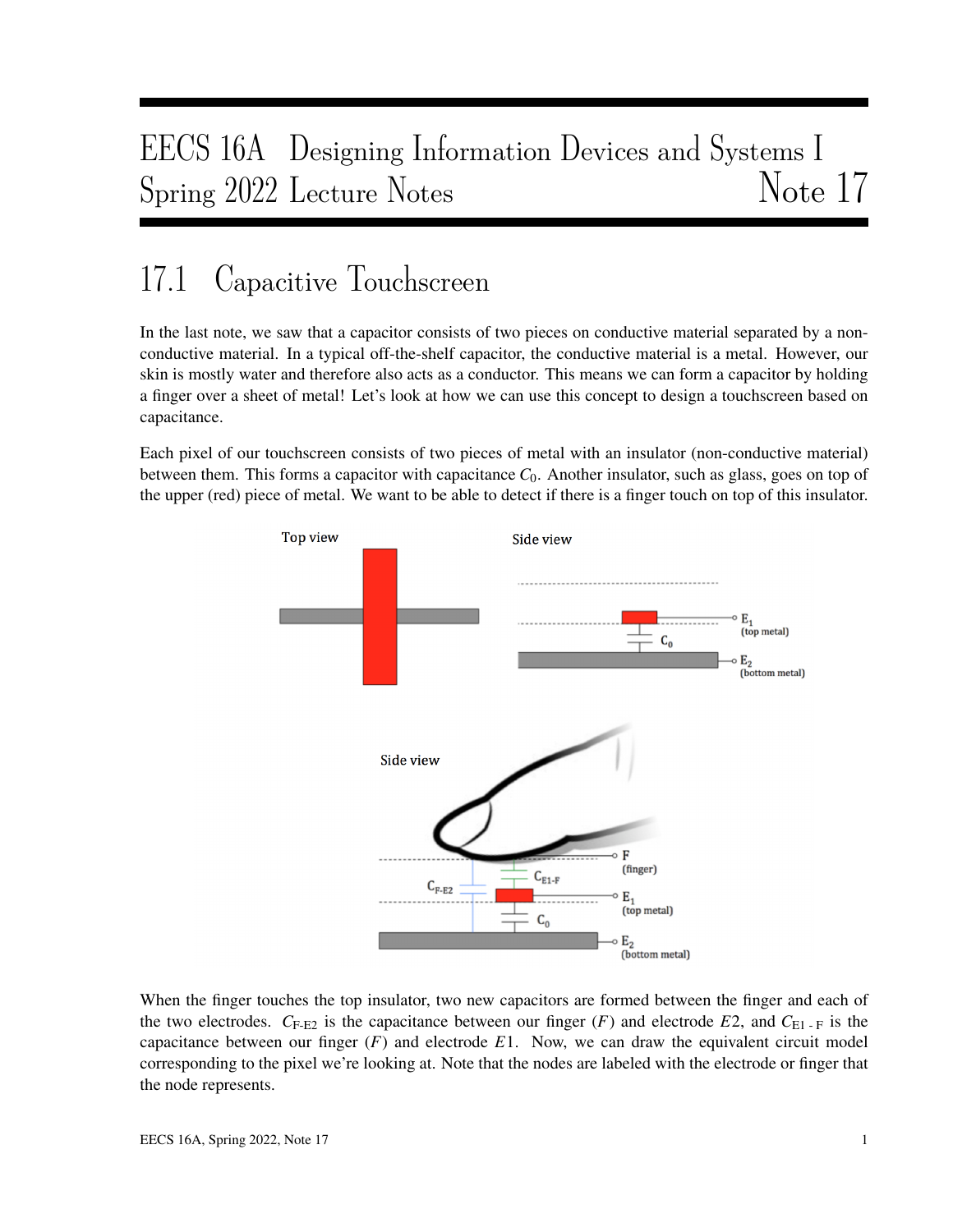

Our touchscreen can only measure things that are between electrodes  $E_1$  and  $E_2$  as it is impractical to physically connect a measuring device to our finger. So, we redraw our circuit as follows:



We can further simplify the circuit by replacing the series combination of  $C_{E1-F}$  and  $C_{F-E2}$  by some capacitance  $C_{\Delta}$ . When the finger is present,  $C_{E1-F}$  and  $C_{F-E2}$  have positive capacitance, so we know  $C_{\Delta}$  has some capacitance greater than zero.



Finally we consider the parallel combination of  $C$ <sup>*o*</sup> and  $C$ <sup> $\Delta$ </sup> as some equivalent capacitance  $C$ <sub>eq, E1-E2</sub> =  $C_0 + C_\Delta$ . When the finger is present,  $C_\Delta > 0$ , and the equivalent capacitance  $C_{eq, E1-E2}$  will be greater than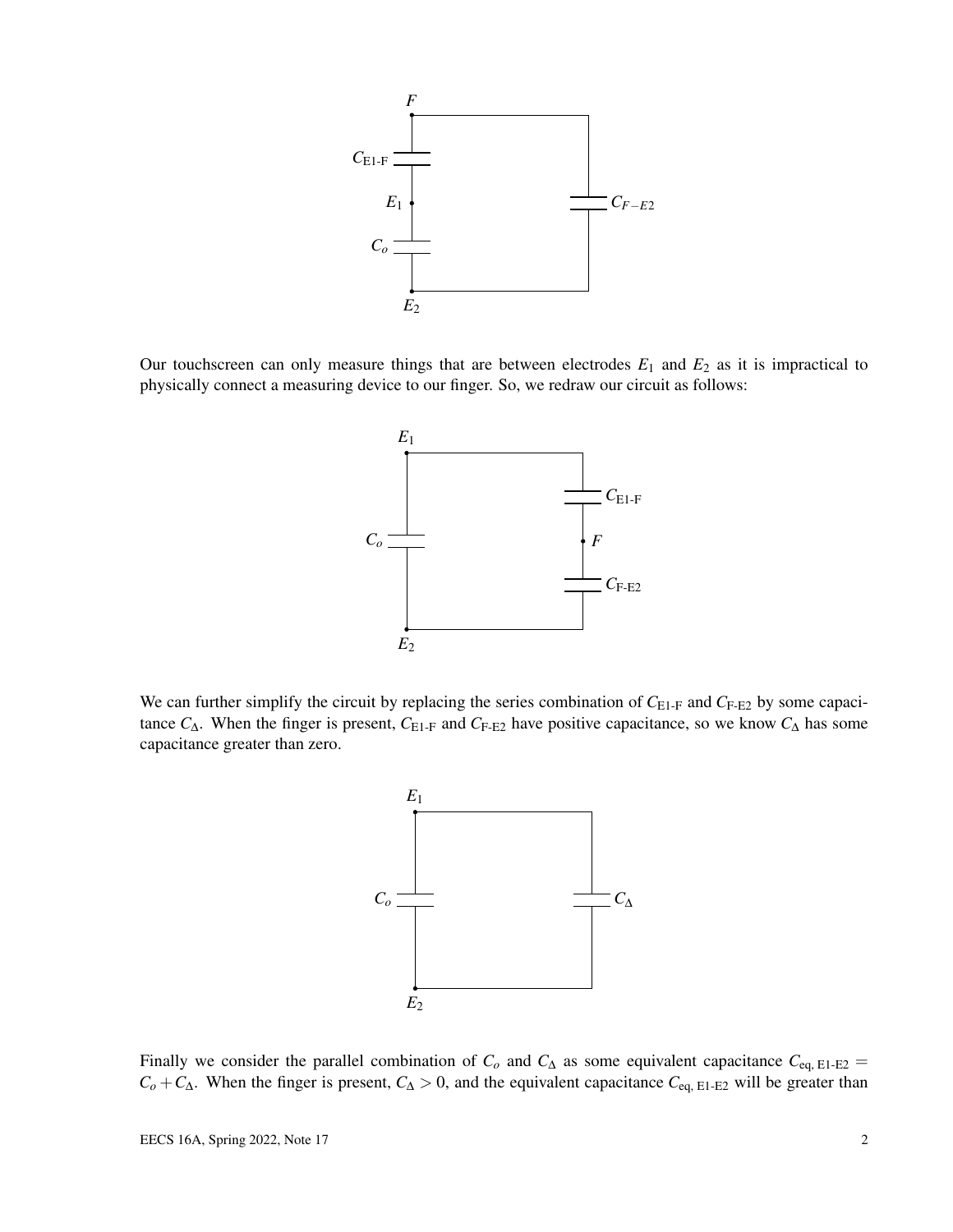*Co*. When there is no finger present, the capacitors forming *C*<sup>∆</sup> do not exist, and therefore the equivalent capacitance  $C_{eq, E1-E2}$  is equal to  $C_o$ . If we can measure this change in capacitance, we can detect the presence or absence of a finger.



## 17.1.1 Touchscreen with multiple pixels

Our analysis from the previous section only tells us if a figure is present or absent. How can we determine *where* the finger is? We can create a grid of the individual pixels described above. Here's an example with four pixels:



The four pixels are labeled 1, 2, 3, 4. If we want to know if a finger is present at pixel 1, we can measure the capacitance between electrodes  $x_1$  and  $y_1$  – if the capacitance is increased, we know there is a finger pressing at pixel 1. Similarly, to know the if there is a finger pressing on top of pixels 2, 3, 4, we can measure the capacitances between  $(x_1, y_2)$ ,  $(x_2, y_1)$ ,  $(x_2, y_2)$ . Since each pixel acts separately, we can detect multiple presses simultaneously – this enables many of the touchscreen gestures we're familiar with, such as pinching to zoom.

## 17.2 Capacitance Measurement

How can we detect changes in capacitance? We can't measure capacitance directly, but if we can transform capacitance into a voltage, we can measure that. There are multiple ways of doing this, but in this note we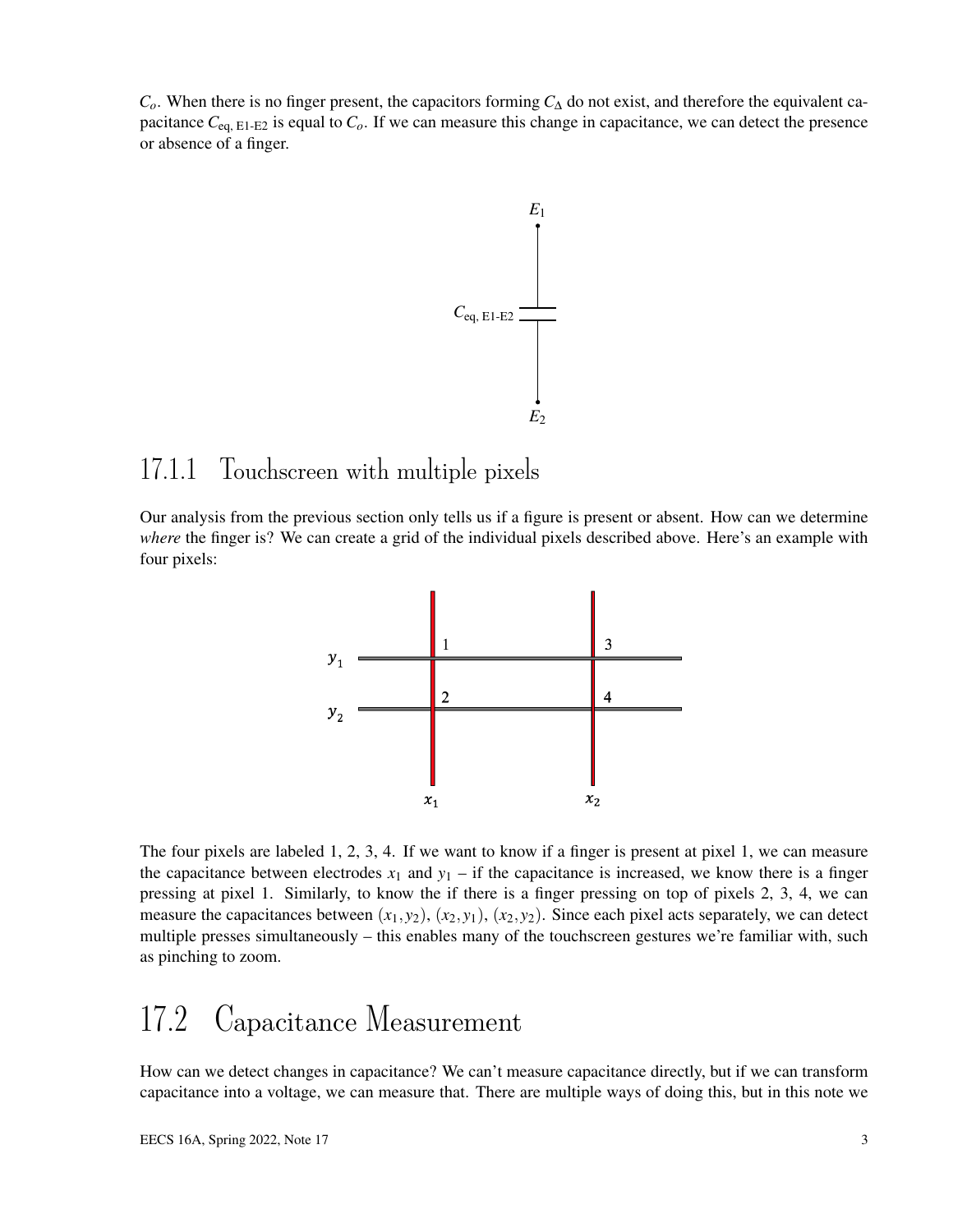will cover only one specific method of measuring capacitance. First, let's review some basic physics for a capacitor. From our last note,

$$
I = C \frac{dV}{dt} \tag{1}
$$

Based on this equation, we hypothesize that if we connect a known current source  $I_s$  to the capacitor and measure the voltage, we might be able to solve for the capacitance *C*. For our first attempt, we build the following circuit to measure *C*:



If the capacitor starts off at  $t = 0$  with no voltage across it, we find that *V* is:



where  $t$  is the time passed since we started charging the capacitor. If we measure the voltage at a known time *t*, we can solve for the capacitance. However, as time continues to pass, the voltage across the capacitor (and also the charge stored on the capacitor) will grow to infinity. It is very challenging to build an ideal current source that works over this large range of voltages, so our model quickly becomes unrealistic.

#### 17.2.1 Measuring capacitance with a periodic current source

To remedy this, instead of applying a constant current source, we apply a *periodic* current source

(2)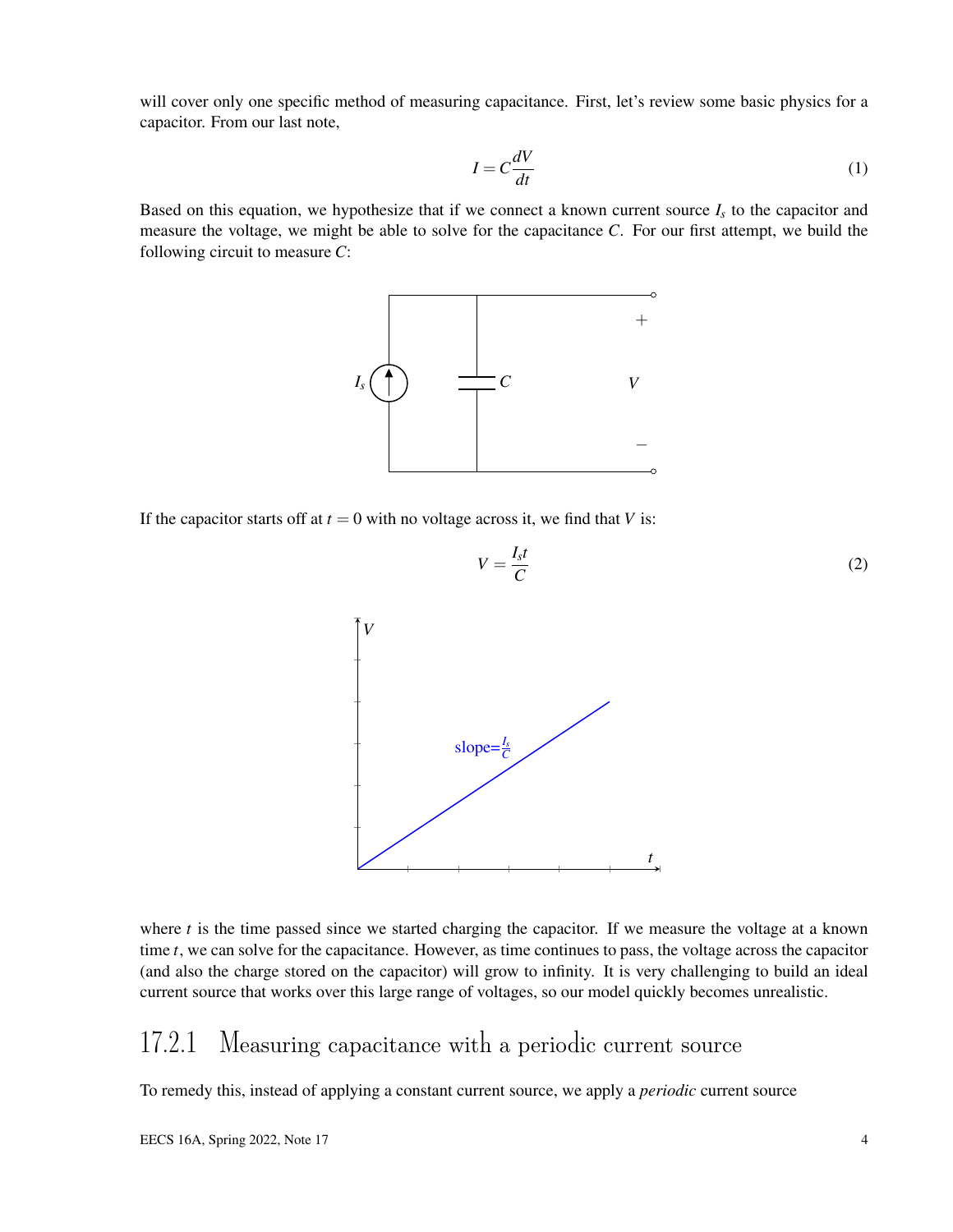

where the current  $I_s$  is a function of time as follows:



What does the voltage *V* look like with this current source? Let's assume that the capacitor is initially uncharged (ie.  $Q = 0$ ). Since  $Q = CV$ , this means that at time  $t = 0$  the voltage  $V = 0$ . (We will revisit this assumption later.)

When a constant current source is applied to a capacitor, we know that the voltage obeys the following equation

<span id="page-4-0"></span>
$$
V_C(t) = \frac{I}{C}t + V_C(0).
$$
 (3)

Our periodic current source  $I_s$  is constant from  $t = 0$  to  $t = \frac{T}{2}$  $\frac{1}{2}$ , so we can apply equation [3](#page-4-0) over this time period. We know the initial voltage is zero, so:

$$
V(t) = \frac{I_1}{C}t \quad \text{when } 0 \le t \le \frac{T}{2}
$$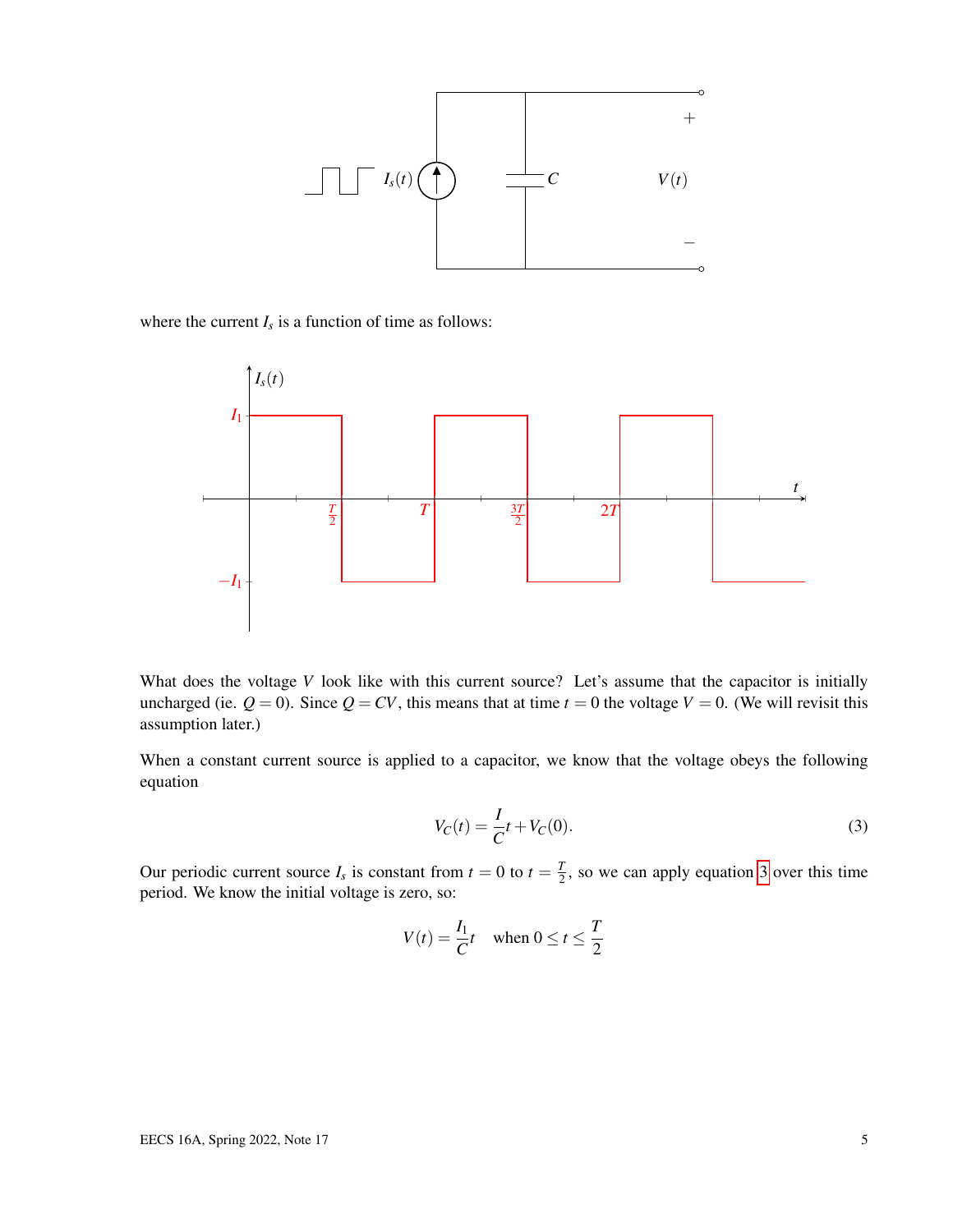

In order to figure out what happens next, let's consider a more generic version of equation [3:](#page-4-0)

<span id="page-5-0"></span>
$$
V_C(t) = \frac{I}{C}(t - t_0) + V_C(t_0).
$$
\n(4)

With this equation, we can consider an arbitrary starting time  $t_0$  instead of always starting at  $t = 0$ . Plugging in  $t_0 = 0$  yields equation [3.](#page-4-0) Like equation [3,](#page-4-0) the above equation is only true when the current is constant.

The next time period with constant current is from  $t = \frac{T}{2}$  $\frac{T}{2}$  to  $t = T$ . Over this time, the current through the capacitor is  $-I_1$ . Since we are starting at time  $\frac{T}{2}$ , we set  $t_0 = \frac{T}{2}$  $\frac{I}{2}$  and plug into equation [4.](#page-5-0)

$$
V(t) = \frac{-I_1}{C} \left( t - \frac{T}{2} \right) + V \left( \frac{T}{2} \right)
$$

$$
V(t) = \frac{-I_1}{C} \left( t - \frac{T}{2} \right) + \frac{I_1 T}{2C}
$$

Combining with our previous relationship yields:

$$
V_C(t) = \begin{cases} \frac{I_1}{C}t & \text{when } 0 \le t \le \frac{T}{2} \\ \frac{-I_1}{C}(t - \frac{T}{2}) + \frac{I_1T}{2C} & \text{when } \frac{T}{2} < t \le T \end{cases}
$$
  
\n
$$
V(t) \begin{bmatrix} I_s(t) & \text{slope} = \frac{I_1}{C} \\ \frac{T}{2} & \text{slope} = \frac{I_1}{C} \end{bmatrix}
$$
  
\n
$$
-I_1 + \begin{cases} \frac{T}{2} & \text{if } \frac{3T}{2} \\ \frac{T}{2} & \text{if } \frac{3T}{2} \end{cases}
$$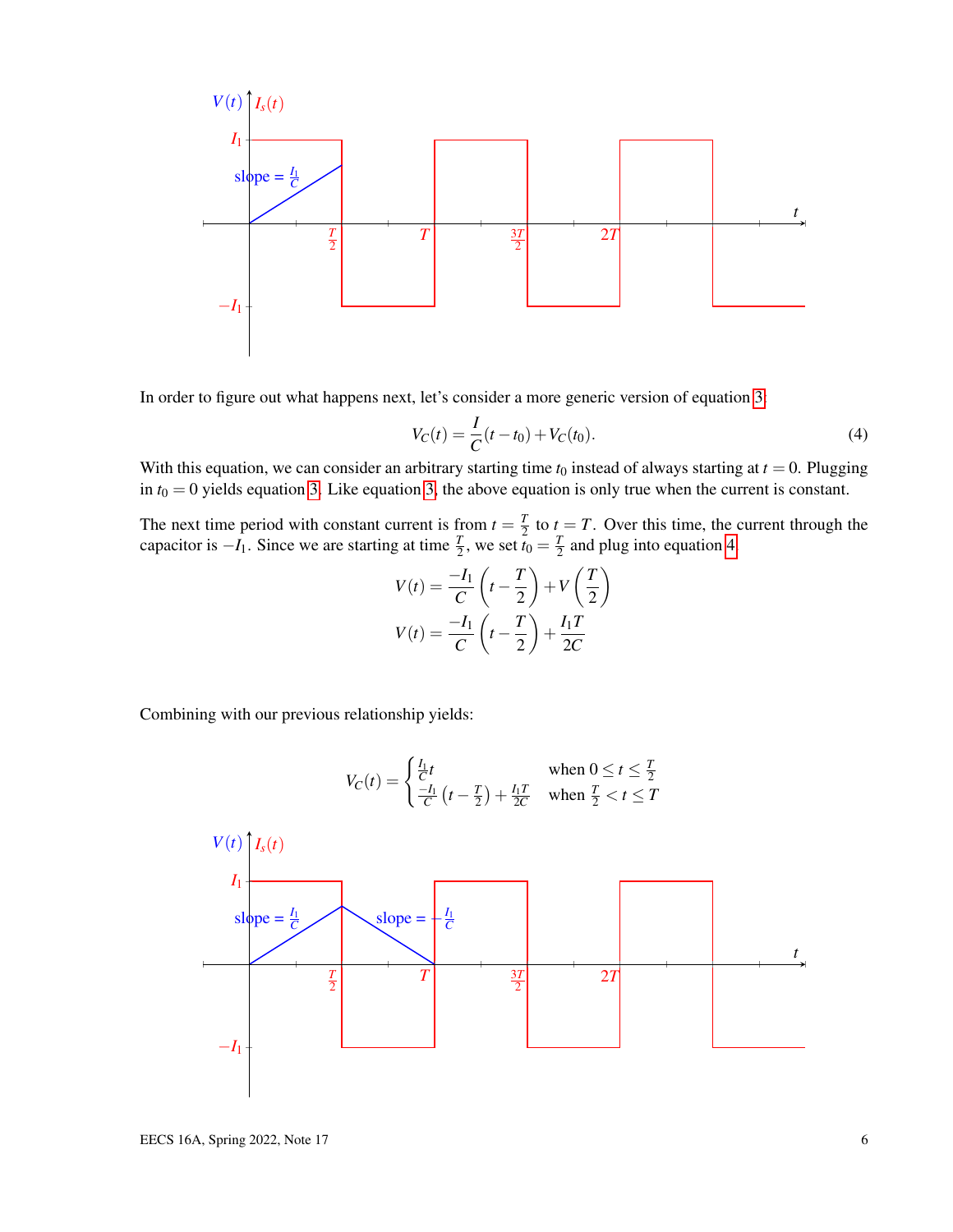To determine the full behavior of  $V(t)$ , we could continue to apply equation [4](#page-5-0) for each period of constant current. However, we notice that at  $t = T$ , the voltage and current are the same as they were at  $t = 0$ . Since the current source is periodic (repeats every  $T$ ), the voltage pattern will also repeat.



## 17.2.2 Switches

In the model above, we made the assumption that the capacitor was initially uncharged. This assumption tells us that  $V(0) = 0$ , and our subsequent analysis relies on this fact. How can we ensure that this assumption is true? Let's introduce a new element, a switch, to help us.

A switch has two states, at its *on* state (or "closed state"), the switch becomes a perfectly conducting wire with zero resistance, and when the switch is turned *off* (or the switch is "opened"), it becomes an open circuit.



We can modify our design from above to include a switch in parallel with the capacitor:



When the switch is closed, it acts as an ideal wire, so the voltage across the capacitor is 0. Since  $Q = CV$ , this means that the charge is zero as well, so sometimes we refer to this switch as "discharging" the capacitor.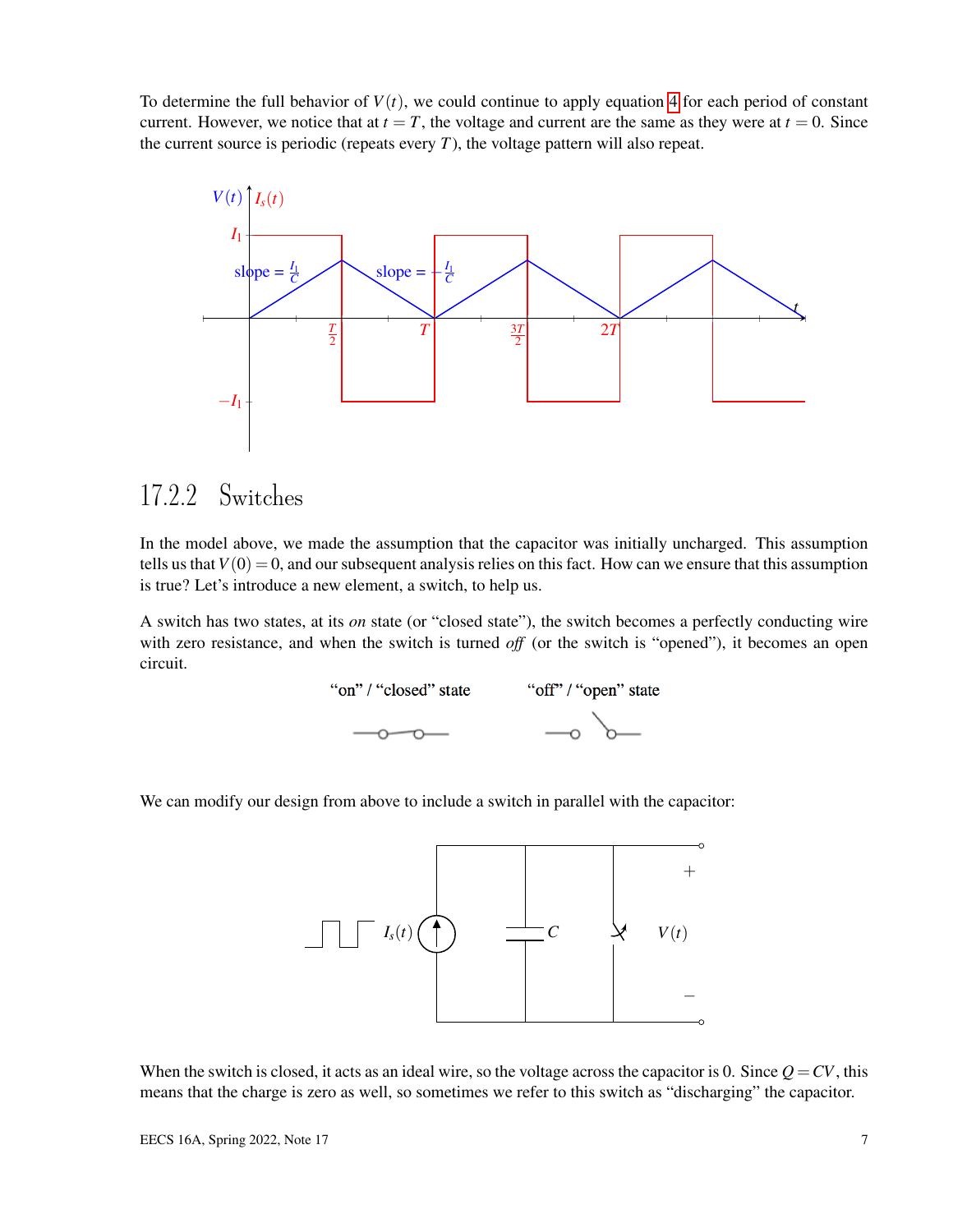To ensure that  $V(0) = 0$ , we can keep the switch closed for  $t < 0$ . At  $t = 0$ , the switch is opened, turning it into an open circuit. Now the circuit behaves the same way as it did before adding the switch, but we've ensured that the voltage over the capacitor is 0 at  $t = 0$ .

## 17.2.3 Effect of finger touch on the measurement

Remember that we'd like to use our circuit to detect if there is a finger pressing on a given pixel. Recall that when the finger is absent, the equivalent capacitance between the electrodes is *Co*. When the finger is present, the equivalent capacitance is  $C_0 + C_\Delta$  where  $C_\Delta > 0$ . This difference in capacitance will change the slope of  $V(t)$  in our measurement.

We use the same circuit design as before and measure the capacitance between the two touchscreen electrodes.



When there is no finger present, the slope of the rising edge of  $V(t)$  is  $\frac{I_1}{C_o}$ . When there is a finger pressing, the slope is smaller:  $\frac{I_1}{C_o+C\Delta}$ . This results in a smaller peak voltage when there is a finger press.

This change in voltage can be quite small since *C*<sup>∆</sup> can be very small. Next we will introduce a *comparator* that will allow us to measure very small voltage changes.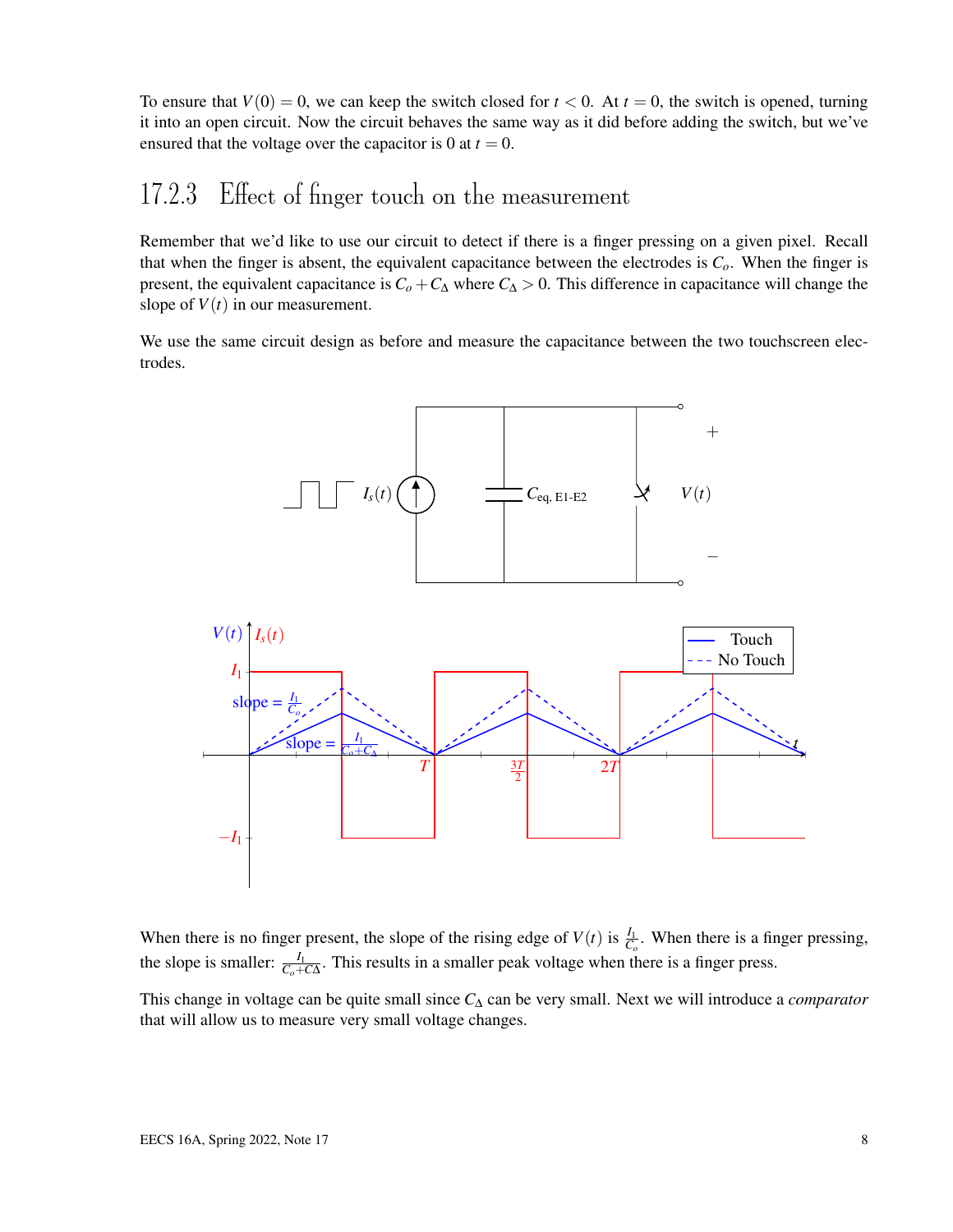## 17.3 Op-amp and Comparator Fundamentals

In this section, we will introduce a new circuit component called an *op-amp*. As we'll see shortly, an opamp can be used as a *comparator* – something that compares two voltages and indicates which is larger. However, op-amps have many other uses too, and we'll explore these more in the next note.

### 17.3.1 Op-amp Model

By definition, an amplifier is something that can transform something small into something much bigger. For example, a speaker is an audio amplifier — if you connect your smart phone to a speaker, it can generate sounds much louder than your phone can. An **op-amp (operational amplifier)** is a device that transforms a small voltage difference into a very large voltage difference. The circuit symbol for an op-amp is shown below:



An op-amp has two input terminals marked  $(+)$  and  $(-)$  with potentials  $U_+$  and  $U_-$ , two power supply terminals called  $V_{DD}$  and  $V_{SS}$ , and one output terminal with potential  $U_{out}$ . The internal circuit design of an op-amp is beyond the scope of this course (if you are curious, you can search for schematics online), but we can model the op-amp with the following circuit:



This circuit includes two voltage-controlled voltage sources. (Note that the dependent voltage sources in the schematic above are referenced to *V*<sub>*SS*</sub>, not ground.) The bottom voltage source adds the voltage  $\frac{V_{DD} - V_{SS}}{2}$ so that when  $U_+ = U_-$ , the output voltage is the midpoint between  $V_{DD}$  and  $V_{SS}$ . The top source creates a voltage  $A(U_{+} - U_{-})$ , which amplifies the difference between the two input terminals.

In a good op-amp, the constant *A* is very large — approaching infinity. If *A* is very large, does the op-amp produce infinite voltage? It might seem like this is the case from the equivalent circuit schematic, but the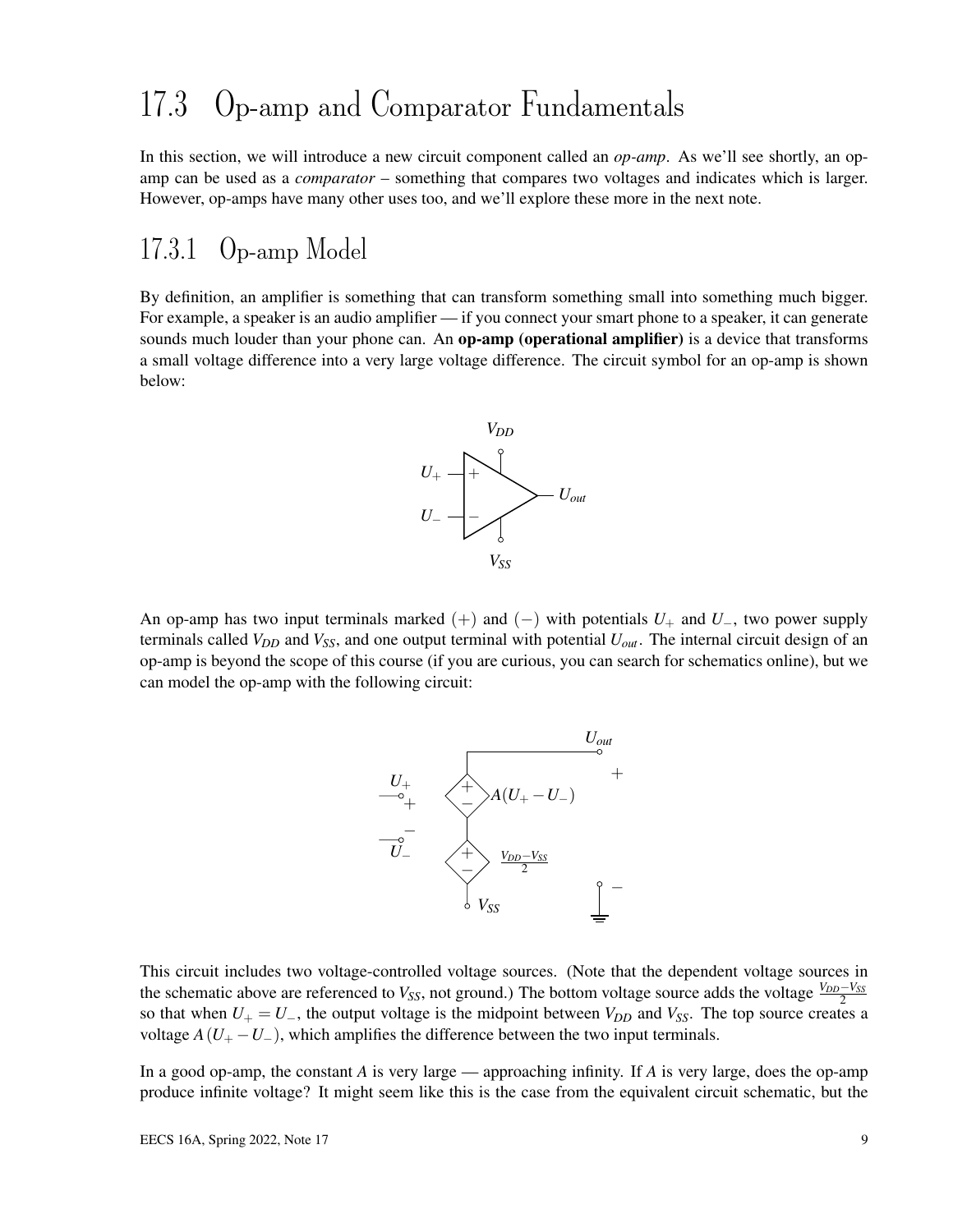op-amp's power must come from somewhere – it comes from the supply voltages  $V_{SS}$  and  $V_{DD}$ . This means that  $U_{out}$  cannot be greater than  $V_{DD}$  or less than  $V_{SS}$ .

Following the schematic given above, the behavior of an op-amp can be summarized with the equation

$$
U_{out} = A(U_{+} - U_{-}) + \frac{V_{DD} + V_{SS}}{2},
$$

except  $U_{out}$  cannot be above  $V_{DD}$  or below  $V_{SS}$ . So  $U_{out}$  is actually given by the following equation, where the first and third cases are the cutoffs:

$$
U_{out} = \begin{cases} V_{SS} & A(U_{+} - U_{-}) + \frac{V_{DD} + V_{SS}}{2} < V_{SS} \\ A(U_{+} - U_{-}) + \frac{V_{DD} + V_{SS}}{2} & V_{SS} \le A(U_{+} - U_{-}) + \frac{V_{DD} + V_{SS}}{2} \le V_{DD} \\ V_{DD} & V_{DD} < A(U_{+} - U_{-}) + \frac{V_{DD} + V_{SS}}{2} \end{cases} \tag{5}
$$

### 17.3.2 Op-amps as Comparators

For very large *A* (close to infinity), the non-clipped output  $A(U_{+} - U_{-}) + \frac{V_{DD} + V_{SS}}{2}$  is infinity if  $U_{+} - U_{-} > 0$ , and negative infinity if  $U_+ - U_- < 0$ . Then, we are always in either the first or third case, which gives us the following plot:



Since *A* is very large, there is a very sharp transition in the center of the plot. Therefore, when  $U_+ < U_-\$  (or equivalently, when  $U_+ - U_- < 0$ , then  $U_{out}$  equals  $V_{SS}$ . Similarly, when  $U_+ > U_-$ , then  $U_{out}$  equals  $V_{DD}$ . In this case, the op-amp is acting as a comparator since it indicates which voltage  $(U_{+}$  or  $U_{-})$  is larger, even if the difference between them is very small.

#### 17.3.3 Comparators in Practice

In practice, circuit designers rarely use op-amps to compare inputs but instead use special components called *comparators*. As demonstrated above, op-amps can function as comparators; however, they are rather slow and imprecise since they're optimized for signal amplification with output voltages always staying between the rails. Dedicated comparators, by contrast, are designed to output only the supply voltages and are preferred to op-amps for their faster operation. The plot of input and output voltages for a comparator is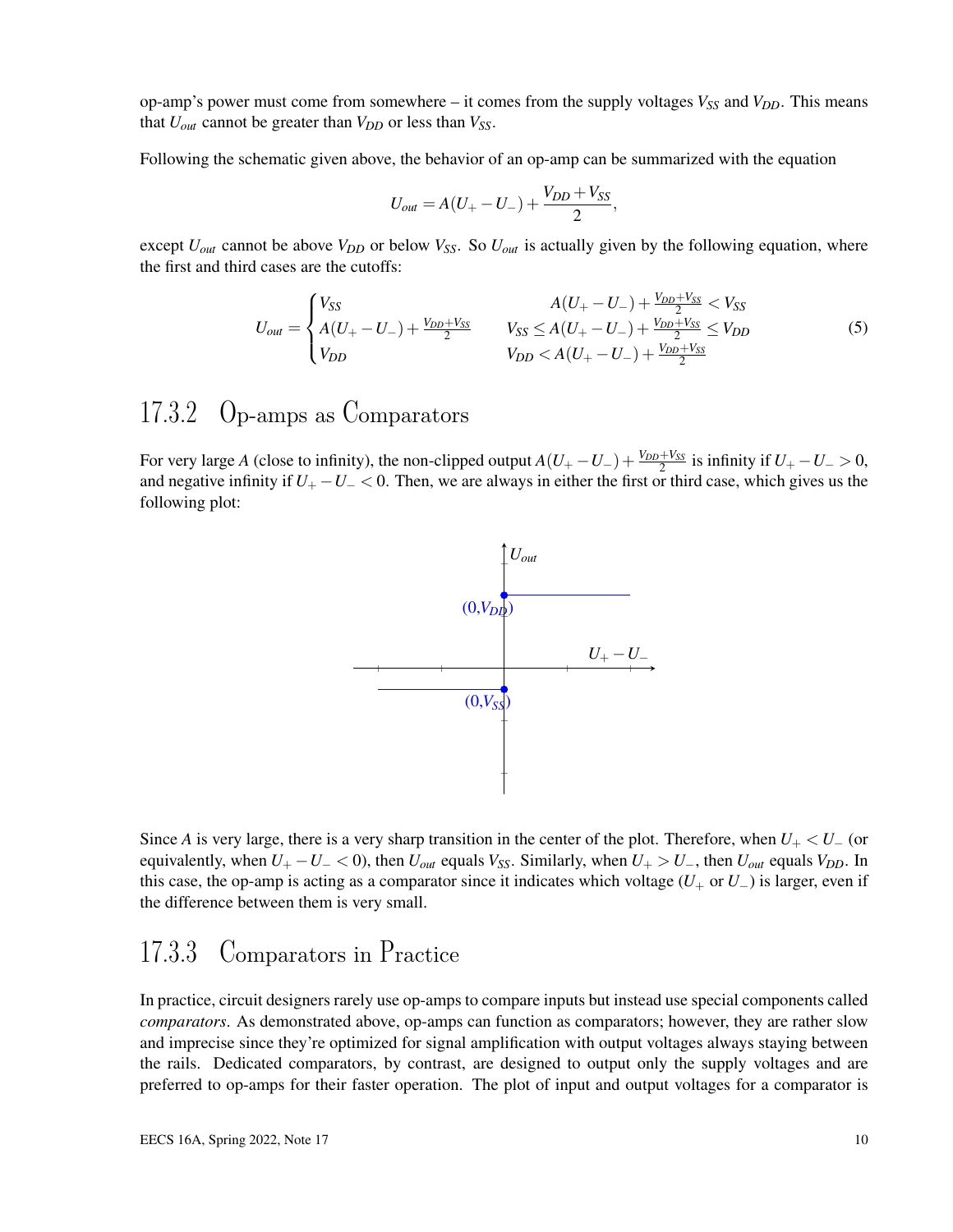identical to that of an ideal op-amp in the comparator configuration, shown in the previous subsection.

The circuit symbol for a comparator is shown below:



## 17.4 Capacitive Touchscreen with Comparator

Now we can complete our touchscreen by adding a comparator to detect if a finger is pressing at a given pixel.



First, note that the voltage over the capacitor  $V_c$  is equal to the voltage at the positive terminal of the comparator ( $U_{+} = V_c$ ). The negative terminal of the comparator is connected to  $V_{ref}$  so  $U_{-} = V_{ref}$ . Using the equations for a comparator, we can write

$$
V_{out} = \begin{cases} 3.3V & \text{if } V_c > V_{ref} \\ 0V & \text{if } V_c < V_{ref} \end{cases}
$$

How should we choose  $V_{ref}$ ? We would like the behavior of  $V_{out}$  to depend on the presence or absence of a finger touch, so we should set  $V_{ref}$  to be somewhere in between the peak of  $V_c$  with a finger and the peak of  $V_c$  without a finger. In fact, to be most robust to noise,  $V_{ref}$  should be exactly between the two peaks.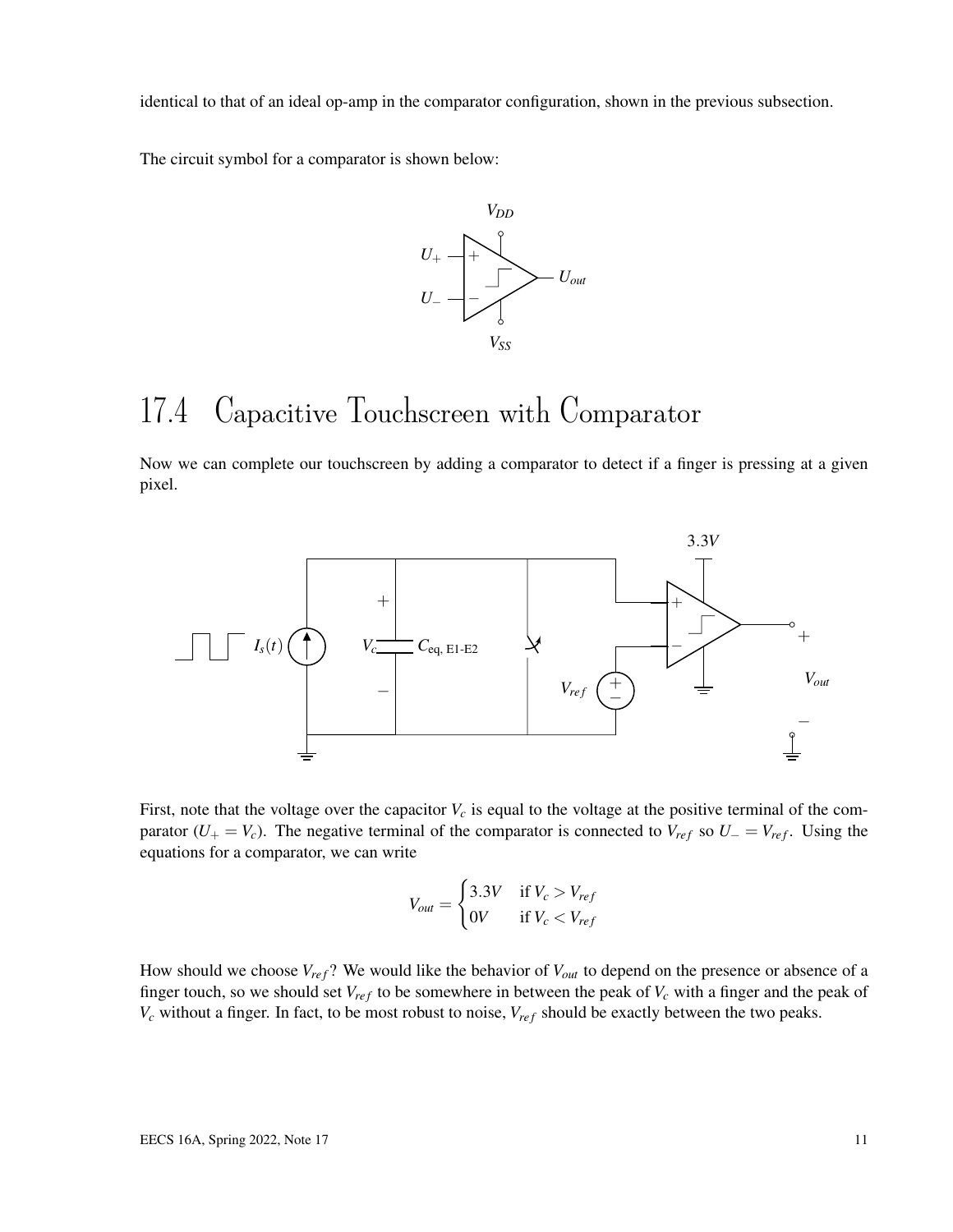

When there is a finger present,  $V_c$  is always less than  $V_{ref}$  so the output voltage is 0:



When there is no finger present, then there will be an increase in  $V_{out}$  when  $V_c$  is higher than  $V_{ref}$ :